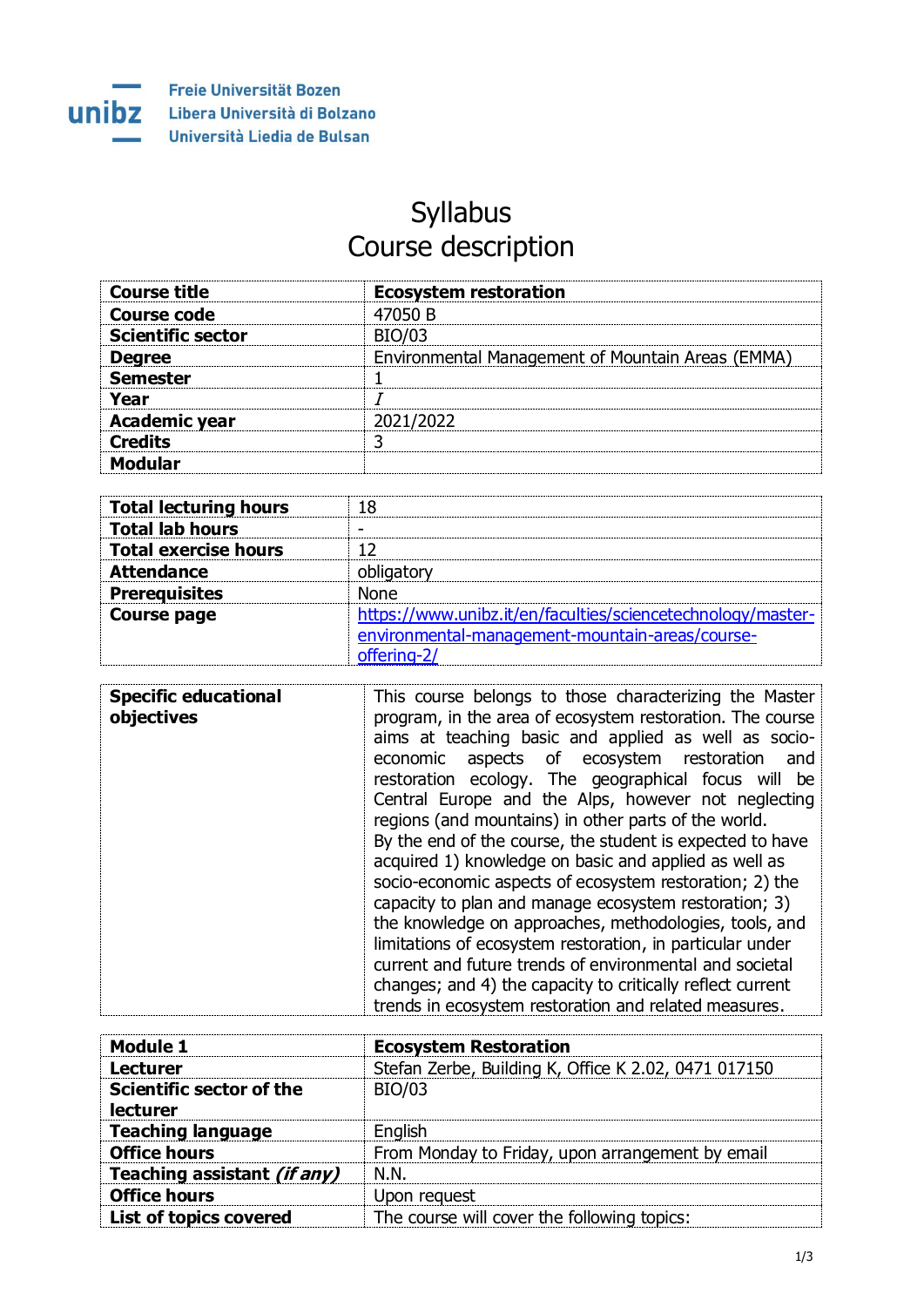

Libera Università di Bolzano Università Liedia de Bulsan

|                        | 1) Introduction to Restoration Ecology with history and<br>concepts<br>2) Approaches, methodologies, tools, and practical<br>measures in ecosystem restoration<br>3) Limitations in ecosystem restoration<br>4) Examples of ecosystems and land-use types and their<br>restoration<br>5) Socio-economic aspects of ecosystem restoration<br>6) Ethical aspects of ecosystem restoration                                           |
|------------------------|-----------------------------------------------------------------------------------------------------------------------------------------------------------------------------------------------------------------------------------------------------------------------------------------------------------------------------------------------------------------------------------------------------------------------------------|
| <b>Teaching format</b> | Topics are presented by the professor with lectures,<br>applying mainly Power Point tools. The slides will be<br>available in the UNIBZ reserve collection and additional<br>teaching material might be provided by the professor. In<br>the seminar part, students will shortly present topics<br>related to ecosystem and landscape restoration. On an<br>excursion, practice of ecosystem restoration will be<br>demonstrated. |

| <b>Learning outcomes</b> | <b>Knowledge and understanding</b> of i) basic and applied<br>aspects and methodologies in Restoration Ecology; ii)<br>ecosystem functioning and services as well as human<br>impact on ecosystems and their restoration after<br>degradation; |
|--------------------------|------------------------------------------------------------------------------------------------------------------------------------------------------------------------------------------------------------------------------------------------|
|                          | <b>Applying knowledge and understanding to i)</b><br>ecosystem management and restoration,<br>solving<br>environmental problems by restoration and sustainable<br>management or within research projects                                       |
|                          | Making judgements on ecosystem changes, human<br>and ecosystem degradation as well<br>impact<br>as<br>management and ecosystem restoration options                                                                                             |
|                          | <b>Communication skills</b> to discuss critically basic and<br>applied aspects of restoration ecology and<br>οf<br>management strategies as well as to apply unambiguously<br>with pertinent and adequate technical terminology                |
|                          | <b>Learning skills</b> to autonomously deepen and update the<br>knowledge acquired during the course seeking relevant<br>information on scientific and technical literature, for their<br>future professional and/or academic studies          |

| <b>Assessment</b>                                             | The assessment of students' outcomes will be carried out<br>through a written exam (70 %) and the students'<br>presentations (30 %). |
|---------------------------------------------------------------|--------------------------------------------------------------------------------------------------------------------------------------|
| <b>Assessment language</b>                                    | English                                                                                                                              |
| <b>Evaluation criteria and</b><br>criteria for awarding marks | Relevant for the written exam assessment are clarity of<br>answers, mastery of language (with respect to teaching                    |